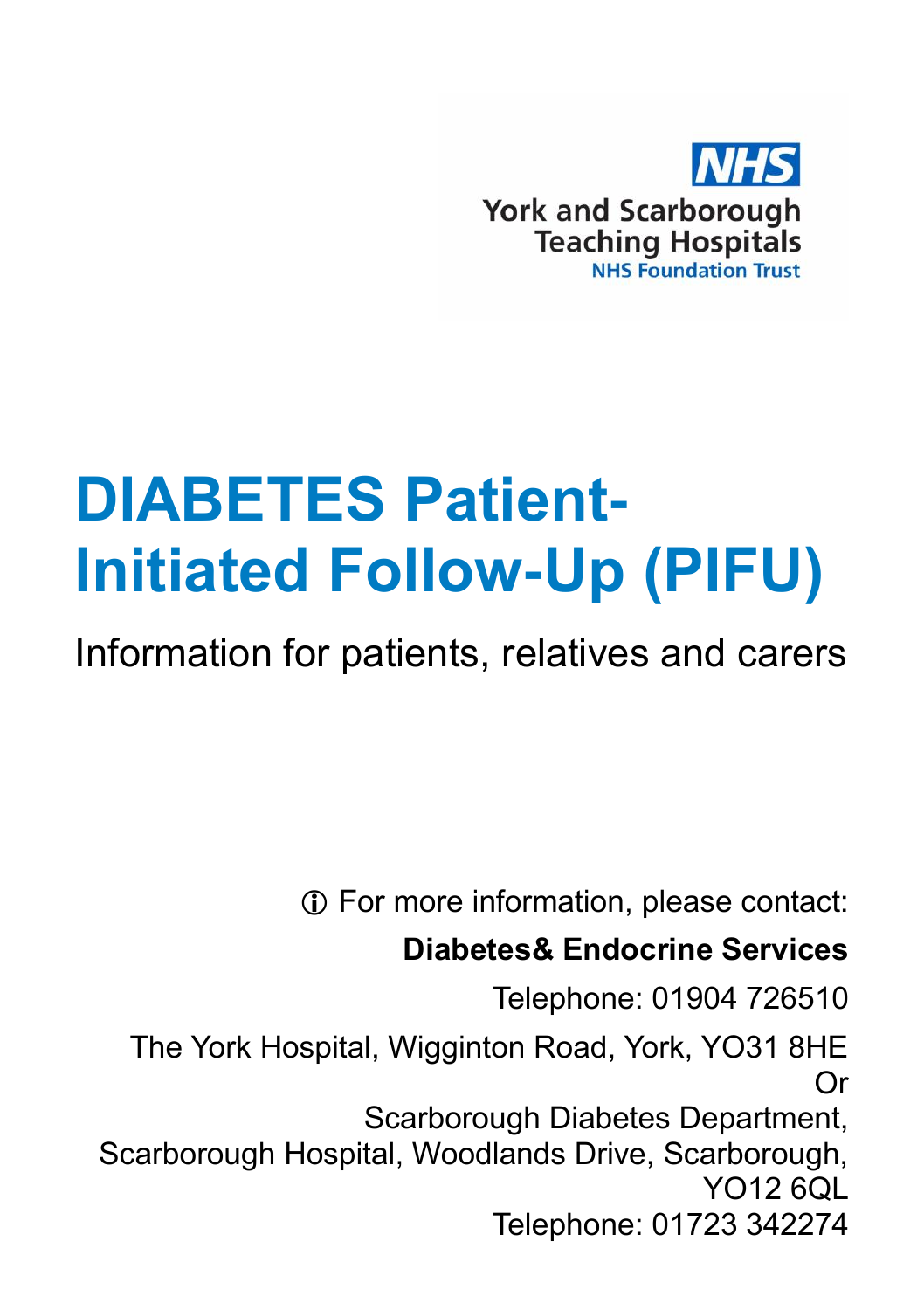| <b>Contents</b>                                           | Page |
|-----------------------------------------------------------|------|
| What is Patient Initiated Follow-Up (PIFU)?3              |      |
|                                                           |      |
| How do I book a patient initiated follow up appointment?  |      |
|                                                           |      |
|                                                           |      |
| Will you still be looking after me if I do not call for a |      |
| What if I am worried and change my mind about this        |      |
|                                                           |      |
|                                                           |      |
|                                                           |      |
| Patient Advice and Liaison Service (PALS)7                |      |
| Leaflets in alternative languages or formats 8            |      |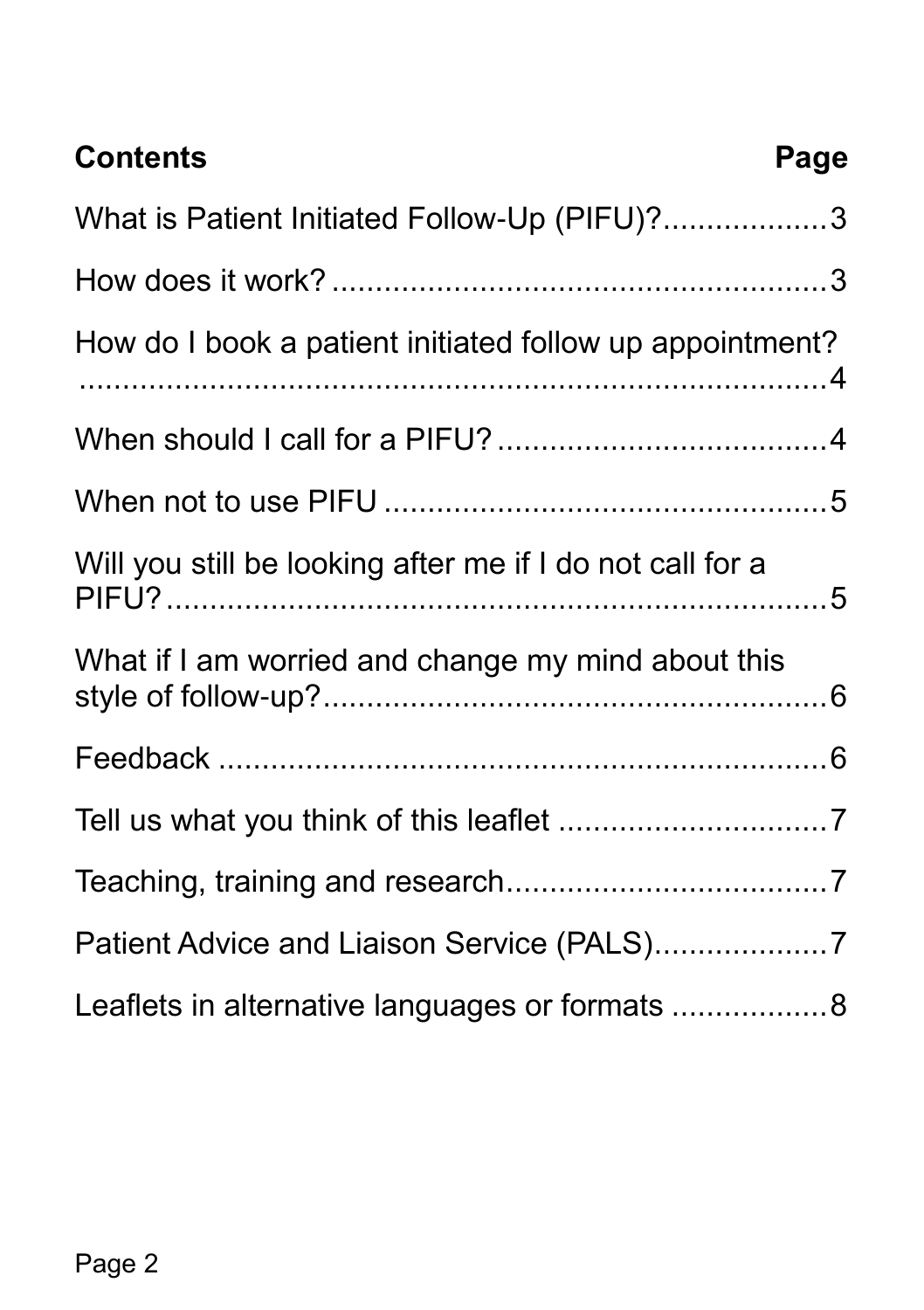<span id="page-2-0"></span>What is Patient Initiated Follow-Up (PIFU)?

PIFU puts you in control of making an appointment when you need it and provides you with direct access to guidance when you need it. The majority of patients with stable long-term conditions do not require regular follow up by the hospital team. Research has shown that regular visits do not help to prevent your condition returning, or identify new problems.

Instead of being offered regular clinic visits and routine check-ups with your consultant, PIFU patients can make their own appointment only when they need it e.g. when you experience a flare-up of your condition – reducing the unnecessary anxiety, travel and time spent waiting for a routine follow-up.

#### <span id="page-2-1"></span>**How does it work?**

Following your next clinic appointment, you will be advised by your clinician if your condition is now suitable to have your follow-ups as patient initiated instead of the regular appointments scheduled by the hospital.

<span id="page-2-2"></span>Your clinician will discuss the process with you and your suitability and provide you with this leaflet to consider your options. Managing your appointments in this way is optional and it is your decision.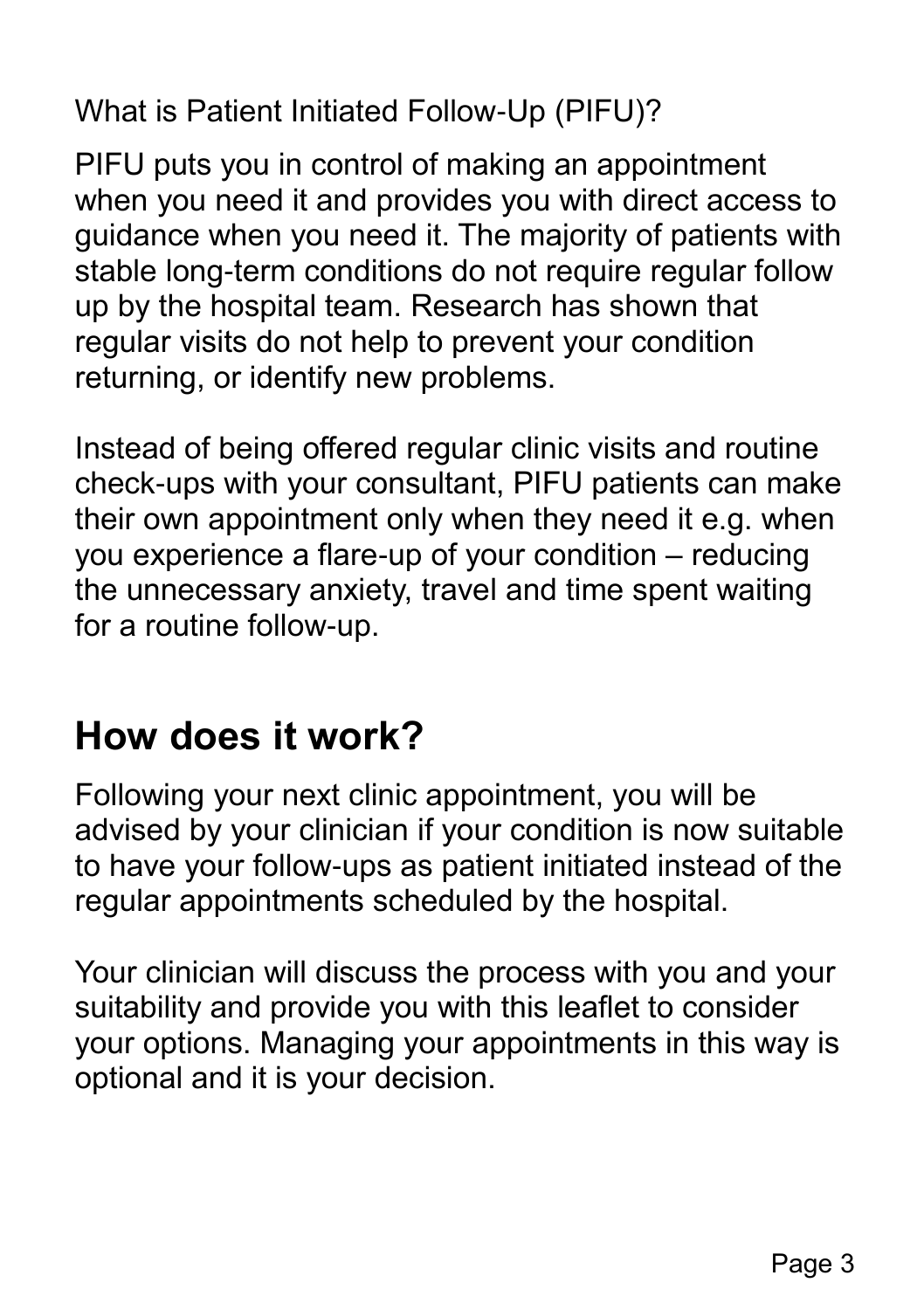## **How do I book a patient initiated follow up appointment?**

The service is quick and easy to use. If you experience a problem related to your Diabetes, call the number on this leaflet, and explain to the team that you are experiencing a problem and you need advice. The team will agree a suitable appointment date and time over the phone with you, within the next 28 days. Please note that the operator cannot give any clinical advice.

Following your appointment, your clinician will discuss with you whether to remain on Patient Initiated Follow-Up or revert to regular appointments – again, it is your decision.

Please remember, it is important that you are available for your appointment. If you find you are unable to attend, please tell us in advance, so we can try to give your appointment to someone else who needs it.

## <span id="page-3-0"></span>**When should I call for a PIFU?**

You should call the PIFU line if you are experiencing a problem related to your diabetes and need to be seen.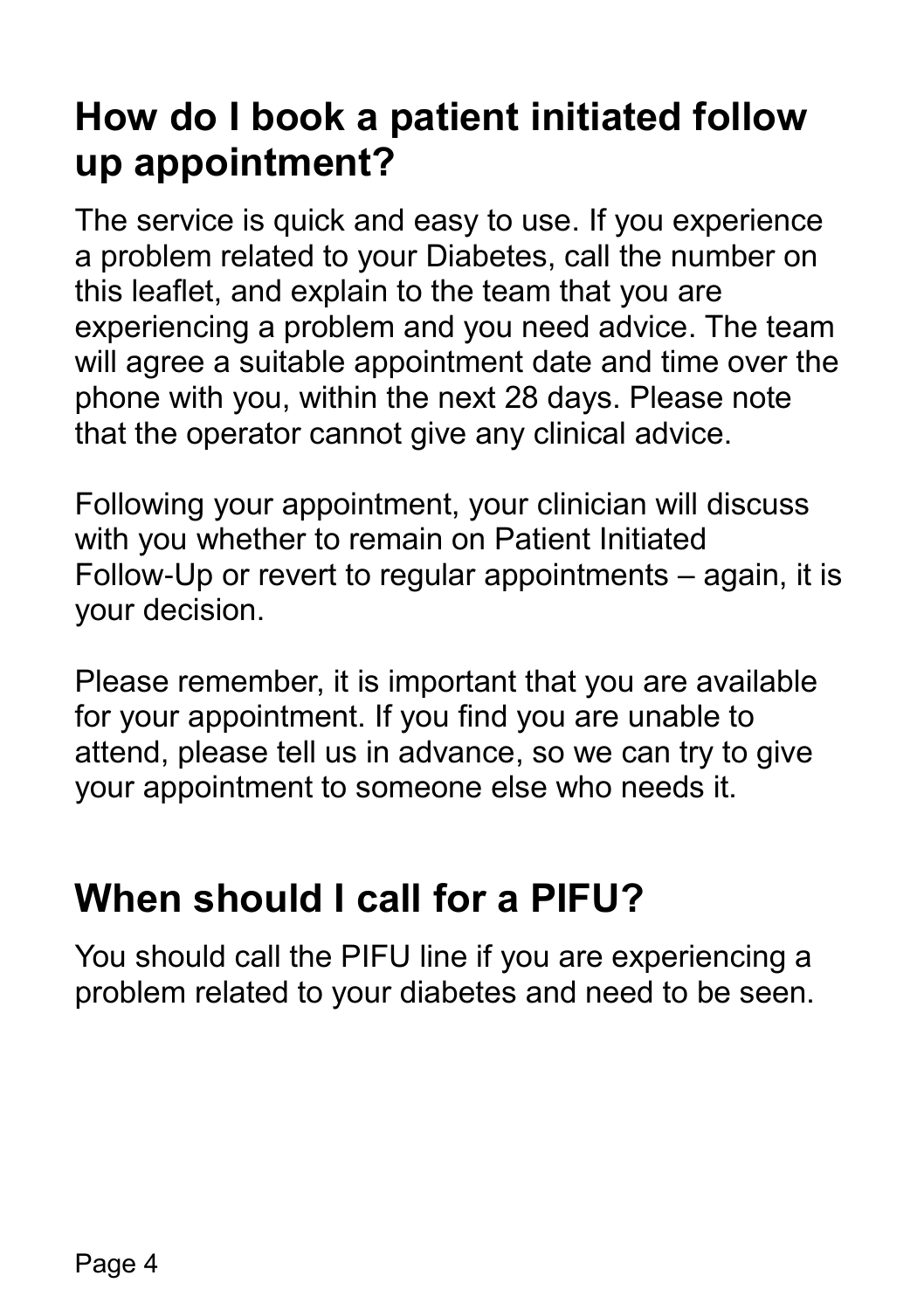#### <span id="page-4-0"></span>**When not to use PIFU**

If you require urgent medical advice you should contact your GP or NHS 111, or if you are really unwell, your local Emergency Department (A&E). For all other concerns, or if you are feeling unwell, your GP remains your first point of contact.

#### <span id="page-4-1"></span>**Will you still be looking after me if I do not call for a PIFU?**

Yes, we will contact you to arrange a follow-up appointment if you have not contacted us after a set timescale, this will be between one to two years (depending on your condition). Your clinician will agree and set this timescale during your clinic appointment depending on your condition.

If you have any concerns associated with your condition, you can contact the Diabetes & Endocrine Centre on:

York: 01904 726510

Scarborough: 01723 342274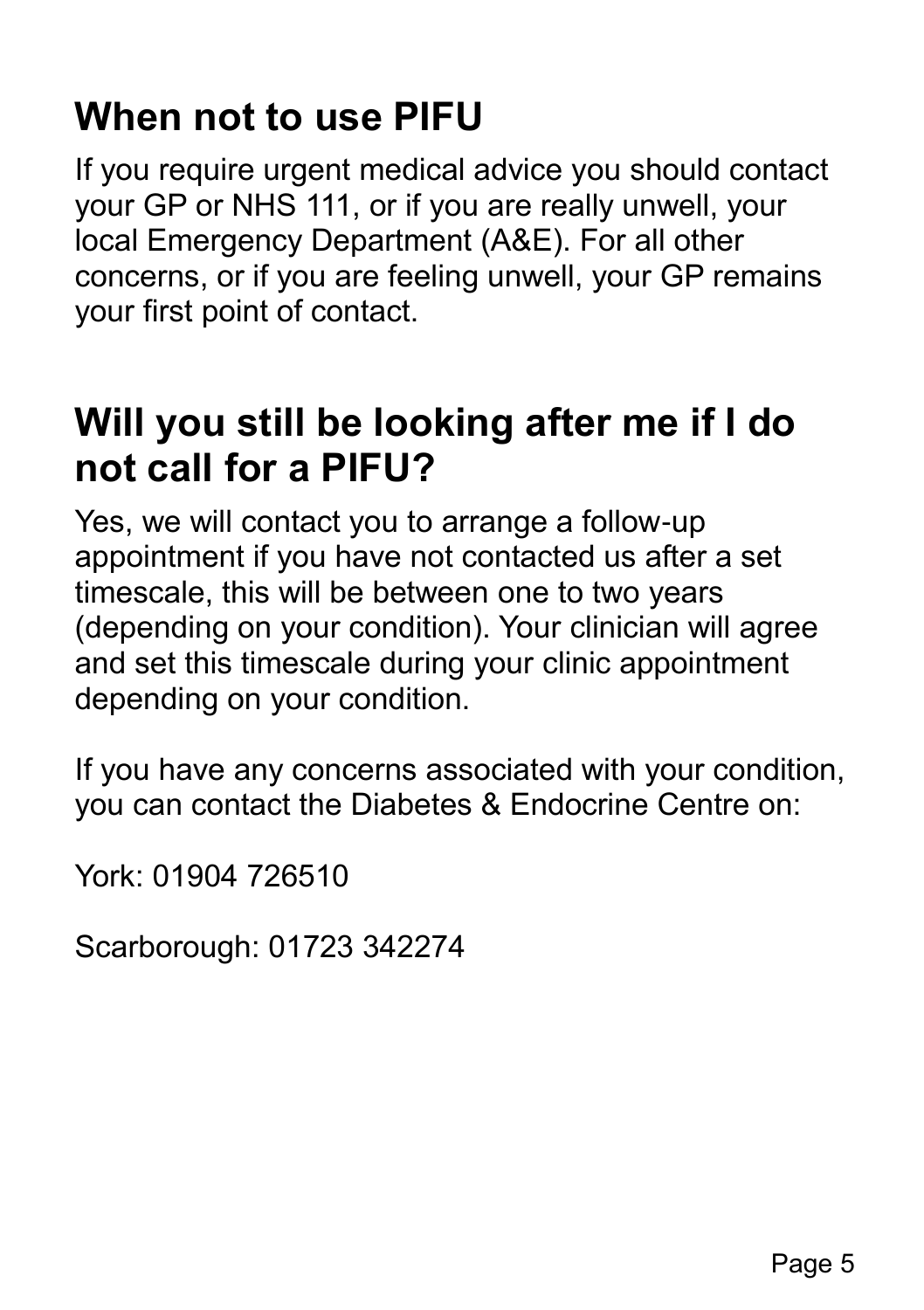## <span id="page-5-0"></span>**What if I am worried and change my mind about this style of follow-up?**

Some patients express concern about losing regular contact with the hospital. Everyone has different feelings when they no longer need to be seen regularly by their medical team. If you wish to go back to booking regular hospital appointments, just tell us and we will arrange this for you.

#### <span id="page-5-1"></span>**Feedback**

We appreciate and encourage feedback. Please note we may be in touch in the future to ask about your experience.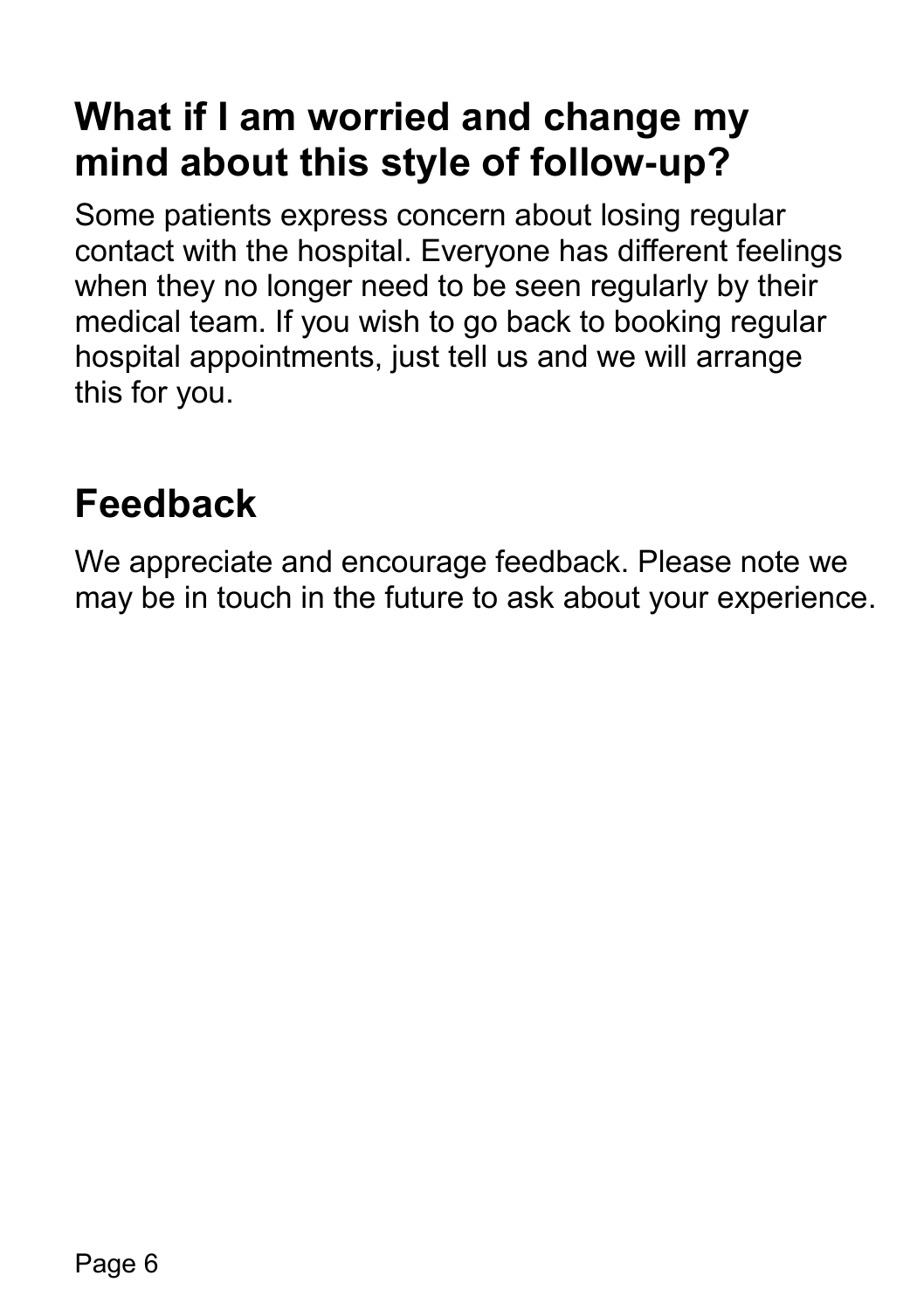# <span id="page-6-0"></span>**Tell us what you think of this leaflet**

We hope that you found this leaflet helpful. If you would like to tell us what you think, please contact: Outpatient Services, The York Hospital, Wigginton Road, York, YO31 8HE or telephone 01904 726400.

#### <span id="page-6-1"></span>**Teaching, training and research**

Our Trust is committed to teaching, training and research to support the development of health and healthcare in our community. Healthcare students may observe consultations for this purpose. You can opt out if you do not want students to observe. We may also ask you if you would like to be involved in our research.

## <span id="page-6-2"></span>**Patient Advice and Liaison Service (PALS)**

PALS offers impartial advice and assistance to patients, their relatives, friends and carers. We can listen to feedback (positive or negative), answer questions and help resolve any concerns about Trust services.

PALS can be contacted on 01904 726262, or email [pals@york.nhs.uk.](mailto:pals@york.nhs.uk)

An answer phone is available out of hours.